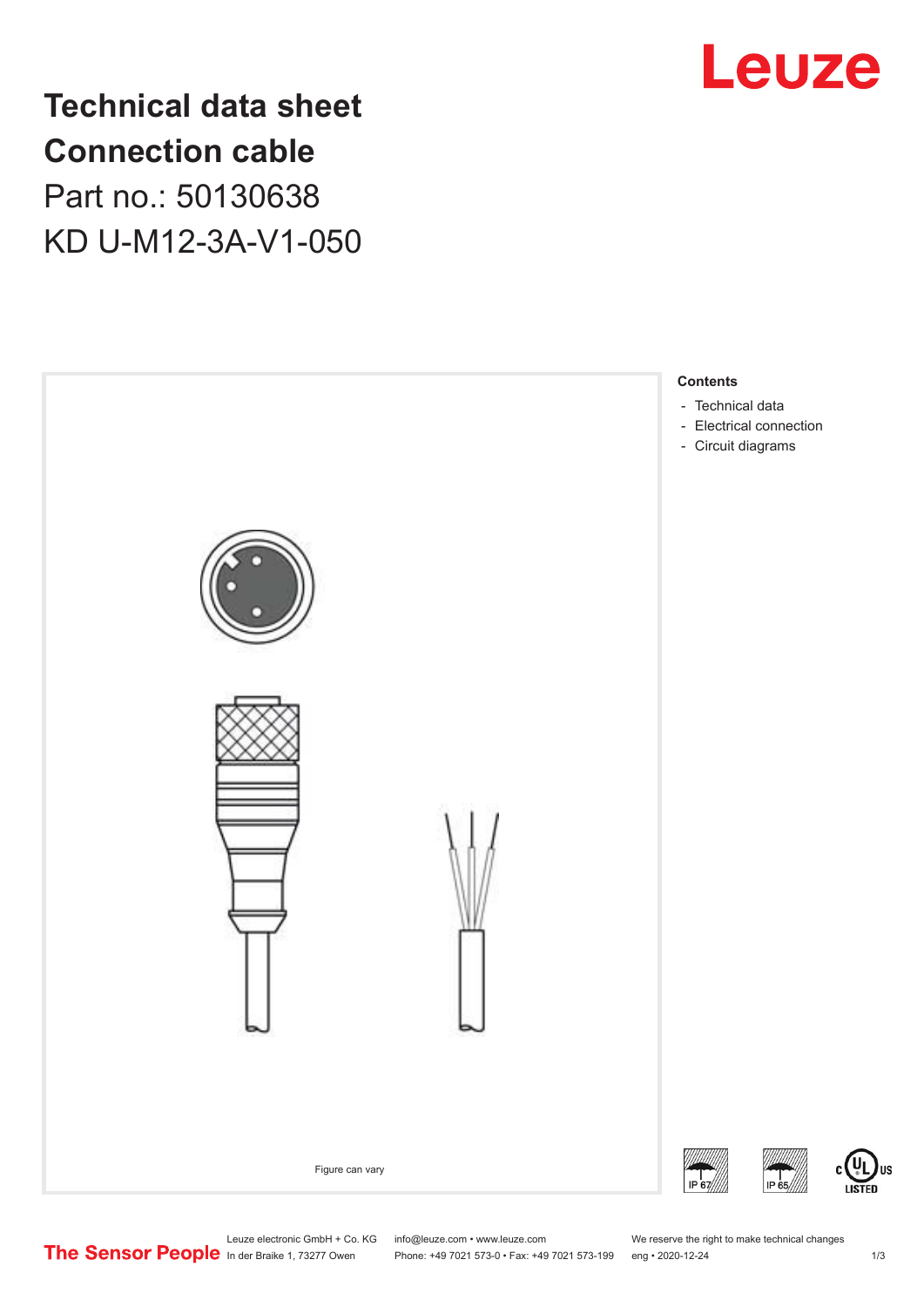# <span id="page-1-0"></span>**Technical data**

## **Electrical data**

**Performance data**

**Operating voltage** Max. 250 V AC/DC

## **Connection**

| <b>Connection 1</b>               |                                                                                           |
|-----------------------------------|-------------------------------------------------------------------------------------------|
| <b>Type of connection</b>         | Connector                                                                                 |
| Thread size                       | M <sub>12</sub>                                                                           |
| <b>Type</b>                       | Female                                                                                    |
| Handle body material              | <b>PUR</b>                                                                                |
| No. of pins                       | $3 - pin$                                                                                 |
| Version                           | Axial                                                                                     |
| Lock                              | Screw fitting, nickel-plated diecast zinc,<br>recommended torque 0.6 Nm, self-<br>locking |
| <b>Connection 2</b>               |                                                                                           |
| <b>Type of connection</b>         | Open end                                                                                  |
|                                   |                                                                                           |
| <b>Cable properties</b>           |                                                                                           |
| <b>Number of conductors</b>       | 3 Piece(s)                                                                                |
| Wire cross section                | $0.34 \, \text{mm}^2$                                                                     |
| <b>AWG</b>                        | 22                                                                                        |
| Sheathing color                   | <b>Black</b>                                                                              |
| <b>Shielded</b>                   | <b>No</b>                                                                                 |
| Silicone-free                     | Yes                                                                                       |
| Cable design                      | Connection cable (open on one end)                                                        |
| Cable diameter (external)         | $4.6$ mm                                                                                  |
| <b>Cable length</b>               | 5,000 mm                                                                                  |
| <b>Sheathing material</b>         | <b>PVC</b>                                                                                |
| Wire insulation                   | <b>PVC</b>                                                                                |
| Suitability for drag chains       | No                                                                                        |
| Properties of the outer sheathing | Free of CFC, cadmium, silicone and<br>lead, easily machine-processable                    |
| Resistance of the outer sheathing | Good oil, gasoline and chemical<br>resistance, flame retardant in                         |

FT1

## **Mechanical data**

| <b>Width across flats</b>                                       | $13 \text{ mm}$          |
|-----------------------------------------------------------------|--------------------------|
| Bending radius, flexible laying, min.                           | Min. 10 x cable diameter |
| Bending radius, stationary laying, min. Min. 5 x cable diameter |                          |
| <b>Environmental data</b>                                       |                          |
| Ambient temperature, operation,<br>flexible use                 | $-580 °C$                |
| Ambient temperature, operation,<br>stationary use               | $-3080 °C$               |
| <b>Certifications</b>                                           |                          |
| Degree of protection                                            | IP 65                    |
|                                                                 | <b>IP67</b>              |
| <b>Certifications</b>                                           | c UL US                  |
| <b>Classification</b>                                           |                          |
| <b>Customs tariff number</b>                                    | 85444290                 |
| eCl@ss 5.1.4                                                    | 27279201                 |
| eCl@ss 8.0                                                      | 27279218                 |
| eCl@ss 9.0                                                      | 27060311                 |
| eCl@ss 10.0                                                     | 27060311                 |
| eCl@ss 11.0                                                     | 27060311                 |
| <b>ETIM 5.0</b>                                                 | EC001855                 |
| <b>ETIM 6.0</b>                                                 | EC001855                 |
| <b>ETIM 7.0</b>                                                 | EC001855                 |

Leuze

# **Electrical connection**

## **Connection 1**

| <b>Type of connection</b> | Connector                                                                             |
|---------------------------|---------------------------------------------------------------------------------------|
| <b>Thread size</b>        | M <sub>12</sub>                                                                       |
| <b>Type</b>               | Female                                                                                |
| Handle body material      | <b>PUR</b>                                                                            |
| No. of pins               | $3 - pin$                                                                             |
| Version                   | Axial                                                                                 |
| Lock                      | Screw fitting, nickel-plated diecast zinc, recommended<br>torque 0.6 Nm, self-locking |
|                           |                                                                                       |

accordance with UL 1581 VW1 / CSA

### **Pin Conductor color**

| 1 | <b>Brown</b> |
|---|--------------|
| 3 | <b>Blue</b>  |
| 4 | Black        |
|   |              |